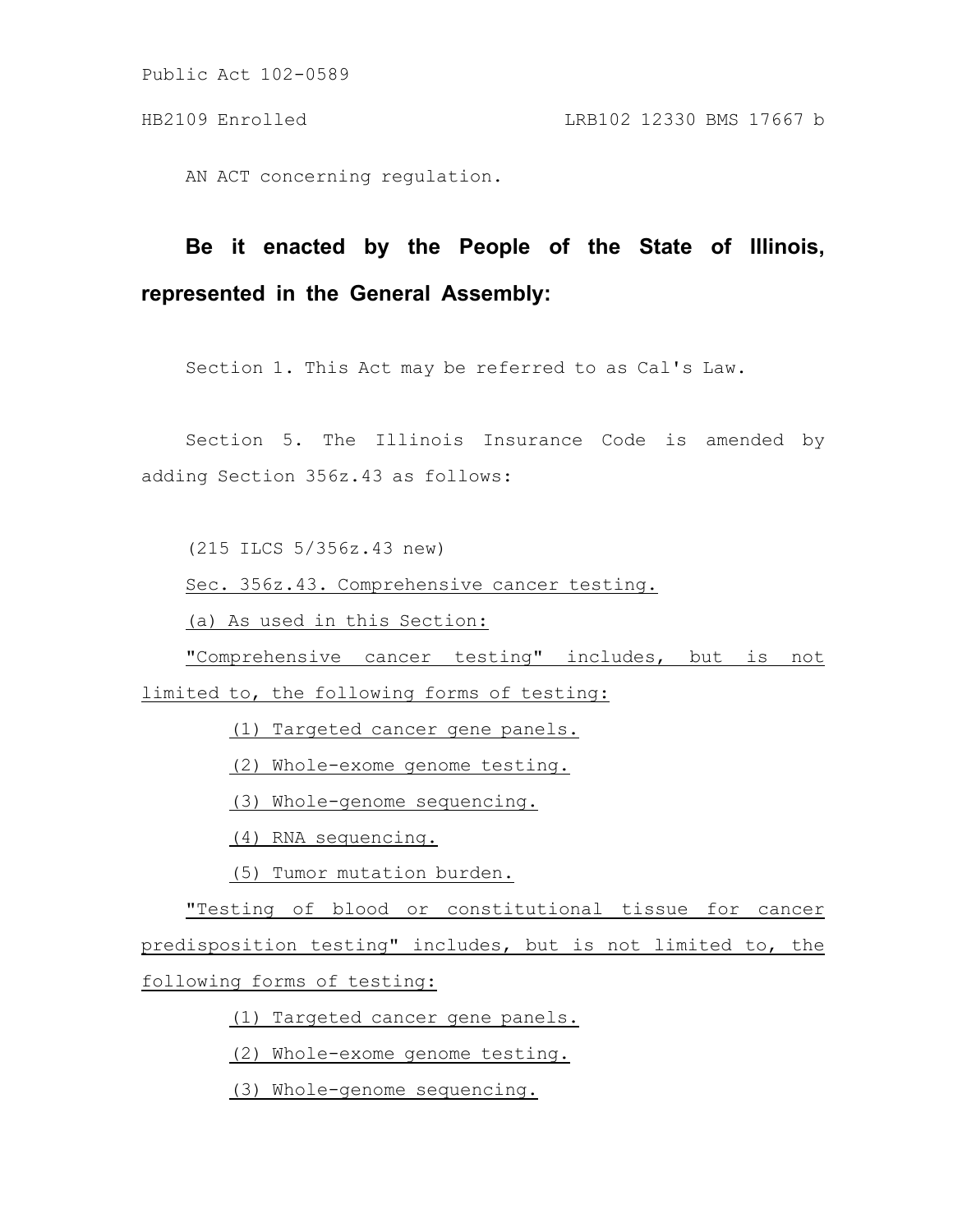(b) An individual or group policy of accident and health insurance or managed care plan that is amended, delivered, issued, or renewed on or after the effective date of this amendatory Act of the 102nd General Assembly shall provide coverage for medically necessary comprehensive cancer testing and testing of blood or constitutional tissue for cancer predisposition testing as determined by a physician licensed to practice medicine in all of its branches.

Section 10. The Health Maintenance Organization Act is amended by changing Section 5-3 as follows:

(215 ILCS 125/5-3) (from Ch. 111 1/2, par. 1411.2)

Sec. 5-3. Insurance Code provisions.

(a) Health Maintenance Organizations shall be subject to the provisions of Sections 133, 134, 136, 137, 139, 140, 141.1, 141.2, 141.3, 143, 143c, 147, 148, 149, 151, 152, 153, 154, 154.5, 154.6, 154.7, 154.8, 155.04, 155.22a, 355.2, 355.3, 355b, 356g.5-1, 356m, 356v, 356w, 356x, 356y, 356z.2, 356z.4, 356z.4a, 356z.5, 356z.6, 356z.8, 356z.9, 356z.10, 356z.11, 356z.12, 356z.13, 356z.14, 356z.15, 356z.17, 356z.18, 356z.19, 356z.21, 356z.22, 356z.25, 356z.26, 356z.29, 356z.30, 356z.30a, 356z.32, 356z.33, 356z.35, 356z.36, 356z.41, 356z.43, 364, 364.01, 367.2, 367.2-5, 367i, 368a, 368b, 368c, 368d, 368e, 370c, 370c.1, 401, 401.1, 402, 403, 403A, 408, 408.2, 409, 412, 444, and 444.1, paragraph (c) of subsection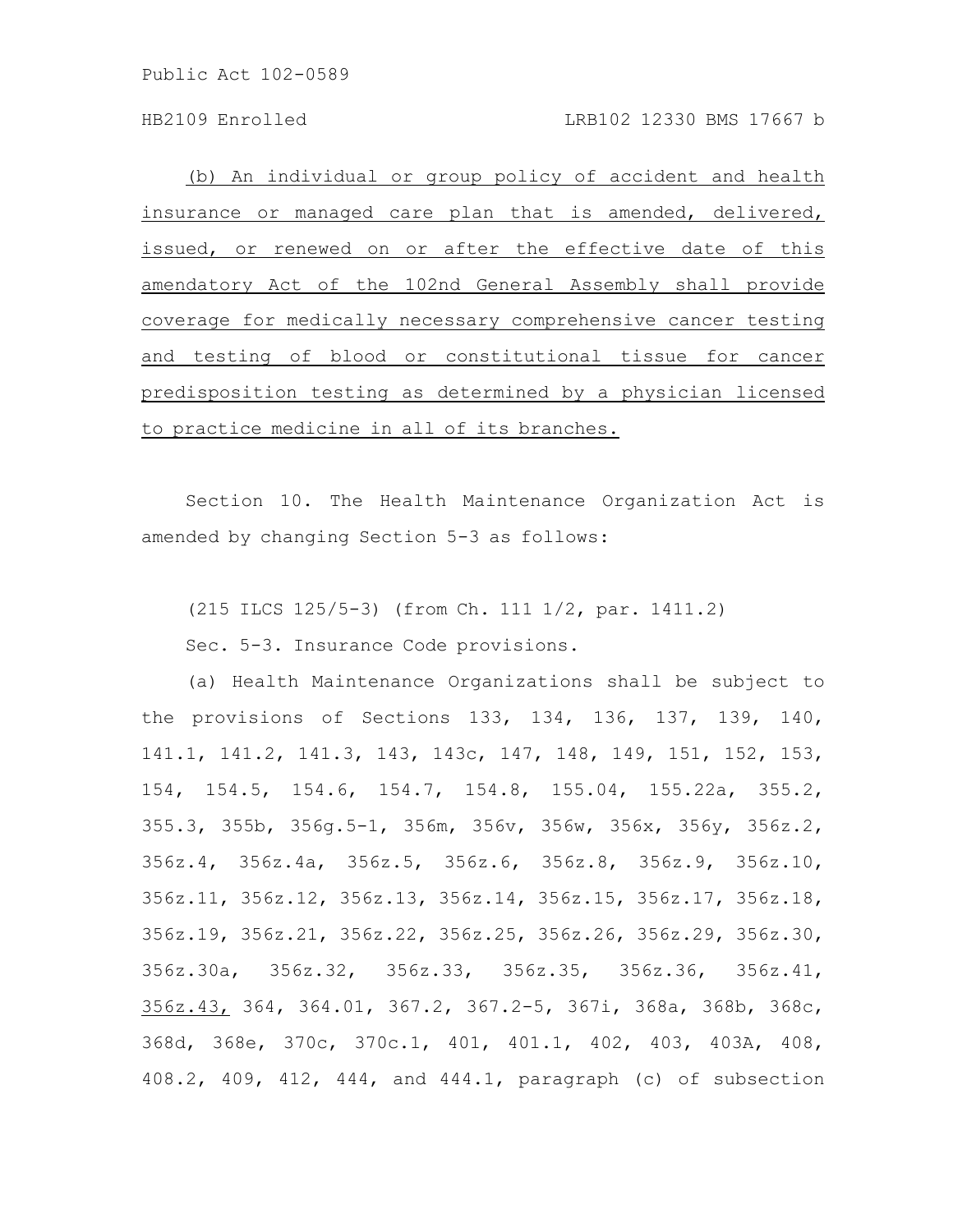## HB2109 Enrolled LRB102 12330 BMS 17667 b

(2) of Section 367, and Articles IIA, VIII 1/2, XII, XII 1/2, XIII, XIII 1/2, XXV, XXVI, and XXXIIB of the Illinois Insurance Code.

(b) For purposes of the Illinois Insurance Code, except for Sections 444 and 444.1 and Articles XIII and XIII 1/2, Health Maintenance Organizations in the following categories are deemed to be "domestic companies":

(1) a corporation authorized under the Dental Service Plan Act or the Voluntary Health Services Plans Act;

(2) a corporation organized under the laws of this State; or

(3) a corporation organized under the laws of another state, 30% or more of the enrollees of which are residents of this State, except a corporation subject to substantially the same requirements in its state of organization as is a "domestic company" under Article VIII 1/2 of the Illinois Insurance Code.

(c) In considering the merger, consolidation, or other acquisition of control of a Health Maintenance Organization pursuant to Article VIII 1/2 of the Illinois Insurance Code,

(1) the Director shall give primary consideration to the continuation of benefits to enrollees and the financial conditions of the acquired Health Maintenance Organization after the merger, consolidation, or other acquisition of control takes effect;

(2)(i) the criteria specified in subsection (1)(b) of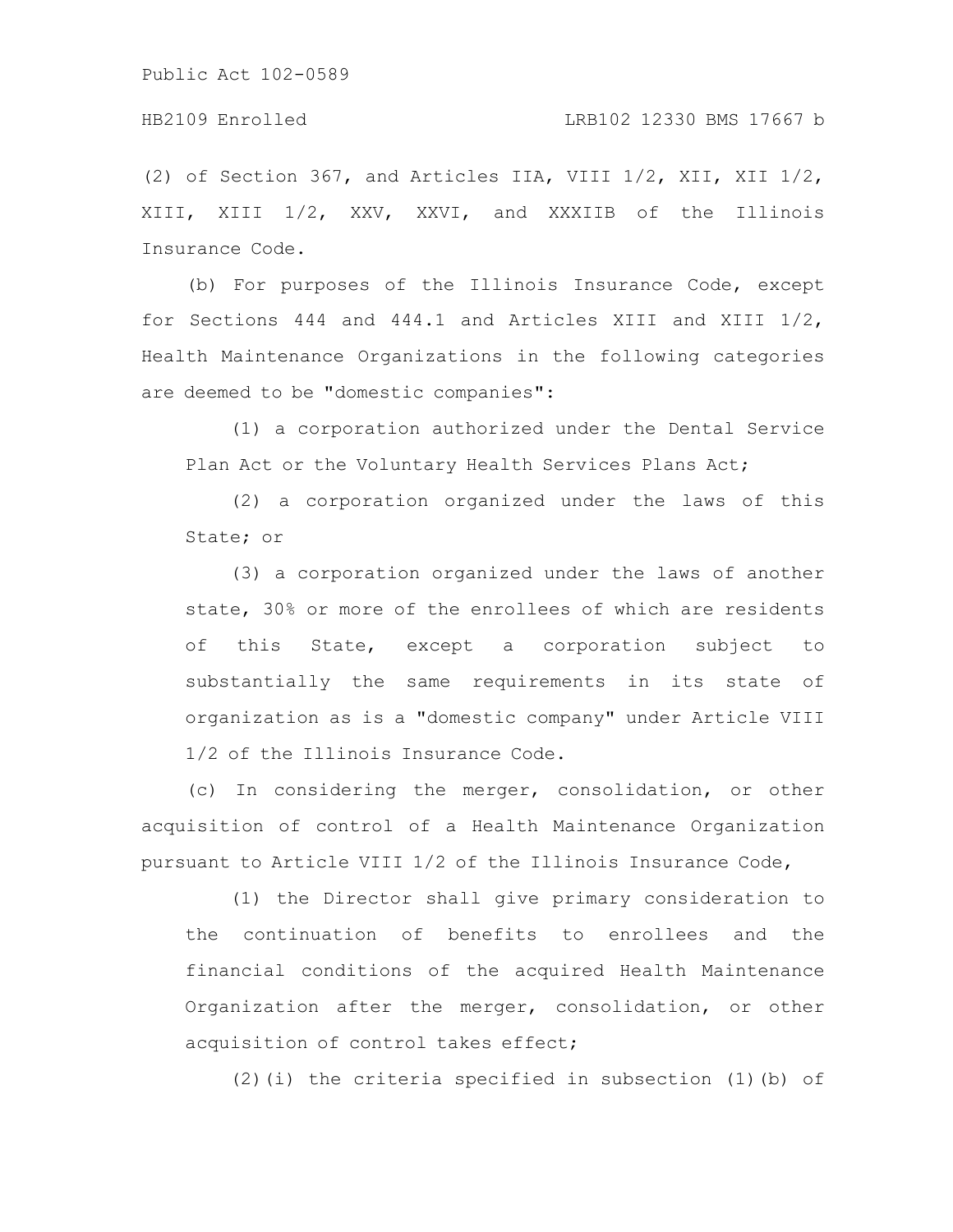## HB2109 Enrolled LRB102 12330 BMS 17667 b

Section 131.8 of the Illinois Insurance Code shall not apply and (ii) the Director, in making his determination with respect to the merger, consolidation, or other acquisition of control, need not take into account the effect on competition of the merger, consolidation, or other acquisition of control;

(3) the Director shall have the power to require the following information:

(A) certification by an independent actuary of the adequacy of the reserves of the Health Maintenance Organization sought to be acquired;

(B) pro forma financial statements reflecting the combined balance sheets of the acquiring company and the Health Maintenance Organization sought to be acquired as of the end of the preceding year and as of a date 90 days prior to the acquisition, as well as pro forma financial statements reflecting projected combined operation for a period of 2 years;

(C) a pro forma business plan detailing an acquiring party's plans with respect to the operation of the Health Maintenance Organization sought to be acquired for a period of not less than 3 years; and

(D) such other information as the Director shall require.

(d) The provisions of Article VIII 1/2 of the Illinois Insurance Code and this Section 5-3 shall apply to the sale by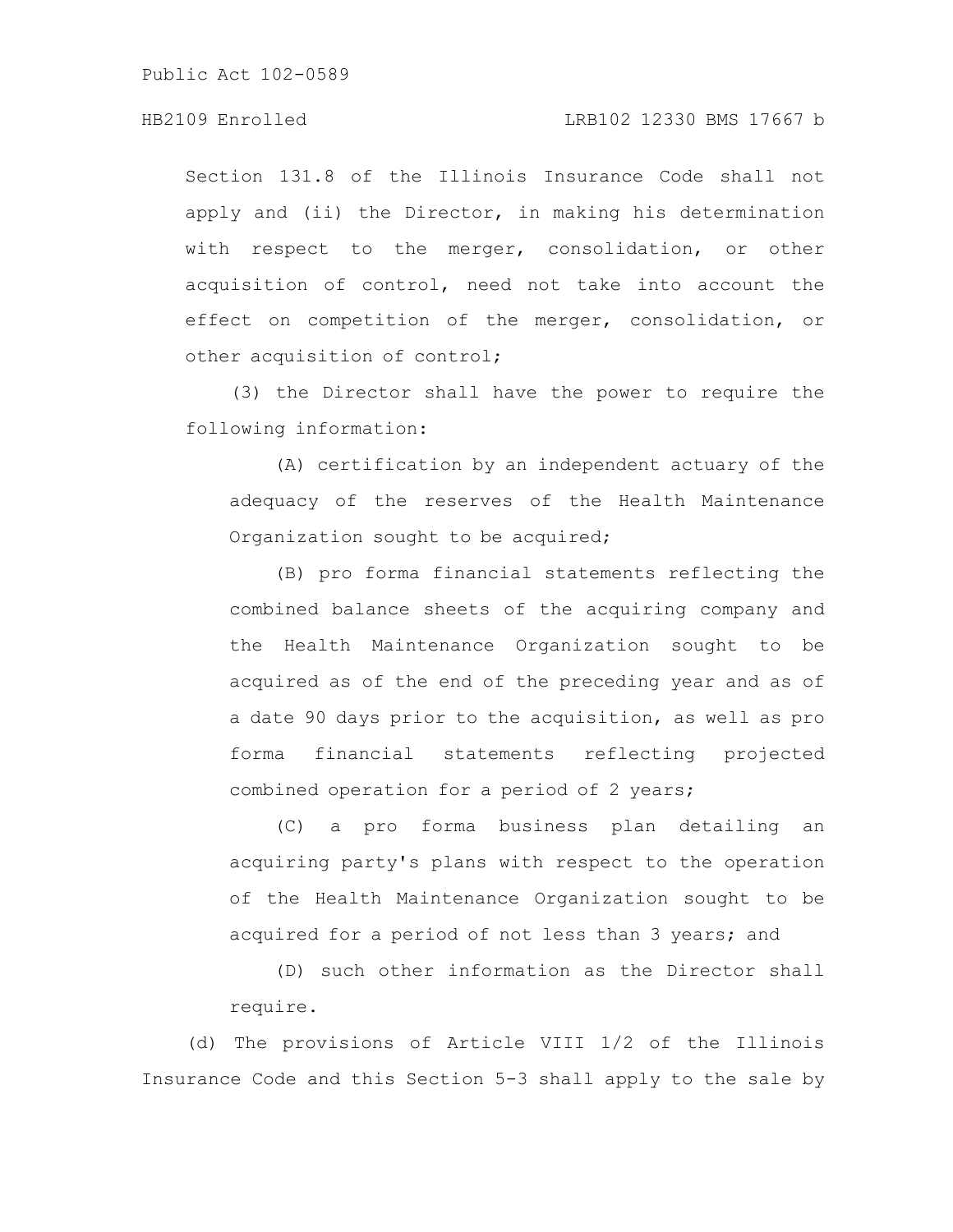any health maintenance organization of greater than 10% of its enrollee population (including without limitation the health maintenance organization's right, title, and interest in and to its health care certificates).

(e) In considering any management contract or service agreement subject to Section 141.1 of the Illinois Insurance Code, the Director (i) shall, in addition to the criteria specified in Section 141.2 of the Illinois Insurance Code, take into account the effect of the management contract or service agreement on the continuation of benefits to enrollees and the financial condition of the health maintenance organization to be managed or serviced, and (ii) need not take into account the effect of the management contract or service agreement on competition.

(f) Except for small employer groups as defined in the Small Employer Rating, Renewability and Portability Health Insurance Act and except for medicare supplement policies as defined in Section 363 of the Illinois Insurance Code, a Health Maintenance Organization may by contract agree with a group or other enrollment unit to effect refunds or charge additional premiums under the following terms and conditions:

(i) the amount of, and other terms and conditions with respect to, the refund or additional premium are set forth in the group or enrollment unit contract agreed in advance of the period for which a refund is to be paid or additional premium is to be charged (which period shall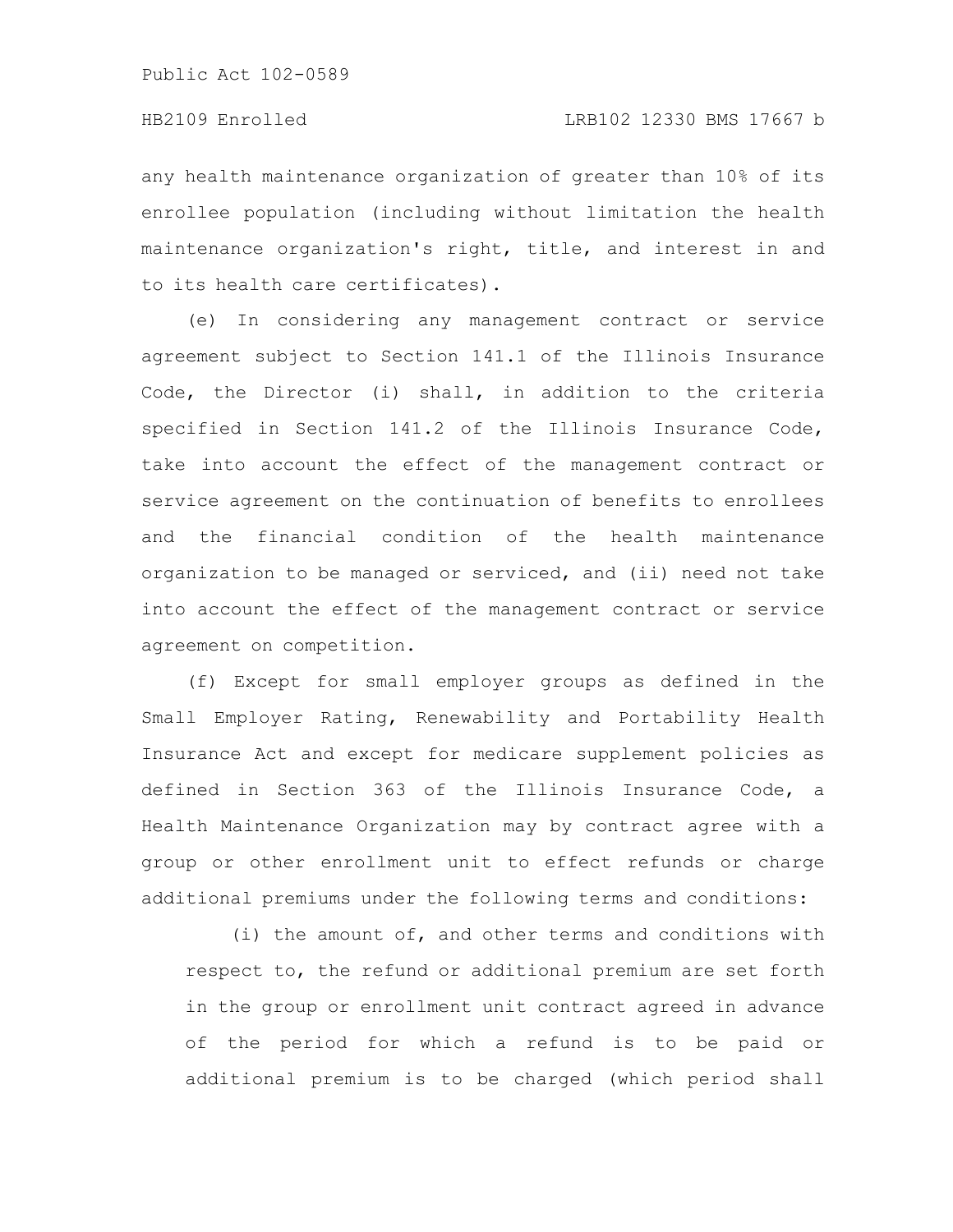not be less than one year); and

(ii) the amount of the refund or additional premium shall not exceed 20% of the Health Maintenance Organization's profitable or unprofitable experience with respect to the group or other enrollment unit for the period (and, for purposes of a refund or additional premium, the profitable or unprofitable experience shall be calculated taking into account a pro rata share of the Health Maintenance Organization's administrative and marketing expenses, but shall not include any refund to be made or additional premium to be paid pursuant to this subsection (f)). The Health Maintenance Organization and the group or enrollment unit may agree that the profitable or unprofitable experience may be calculated taking into account the refund period and the immediately preceding 2 plan years.

The Health Maintenance Organization shall include a statement in the evidence of coverage issued to each enrollee describing the possibility of a refund or additional premium, and upon request of any group or enrollment unit, provide to the group or enrollment unit a description of the method used to calculate (1) the Health Maintenance Organization's profitable experience with respect to the group or enrollment unit and the resulting refund to the group or enrollment unit or (2) the Health Maintenance Organization's unprofitable experience with respect to the group or enrollment unit and